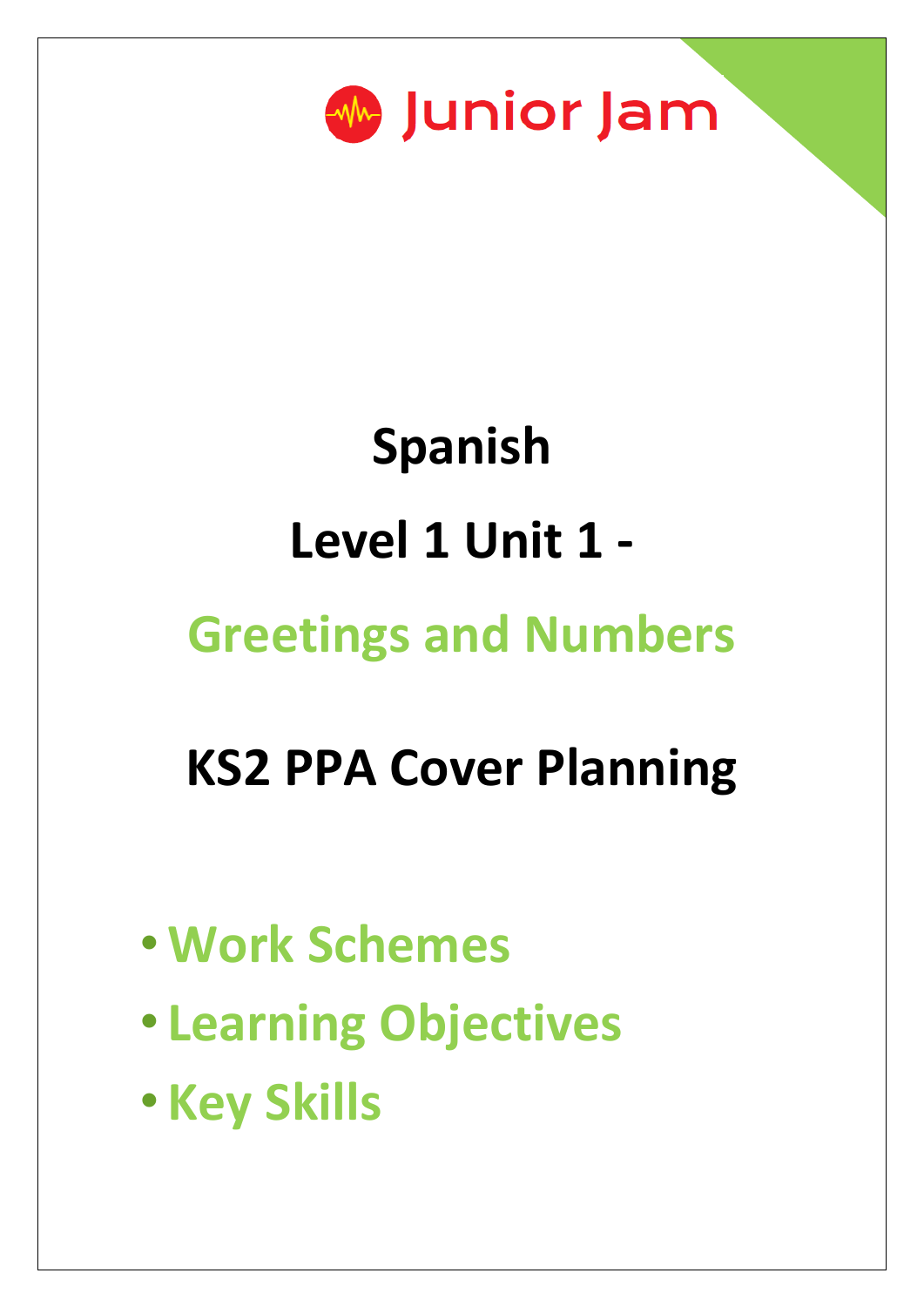### Greeting and Numbers Unit Length: 5-7 hours

Students will learn basic greetings and gain an understanding of the numbers 1-10 so they can use them in a context. They will take part in role-playing activities and a number of games such as bingo. **Level 1**

Learning Session 1: Counting to 10 and Saying "Hello" and "Goodbye".

**Learning Session 2:** More Counting to 10 and Saying "Please" and "Thank You"

**Learning Session 3:** More About Numbers and "How Many?"

**Learning Session 4:** Counting and Conversations

**Learning Session 5:** "What's Your Name?"

**Learning Session 6:** "How Old Are You?"

**Contingency:** Let's Have Some Fun!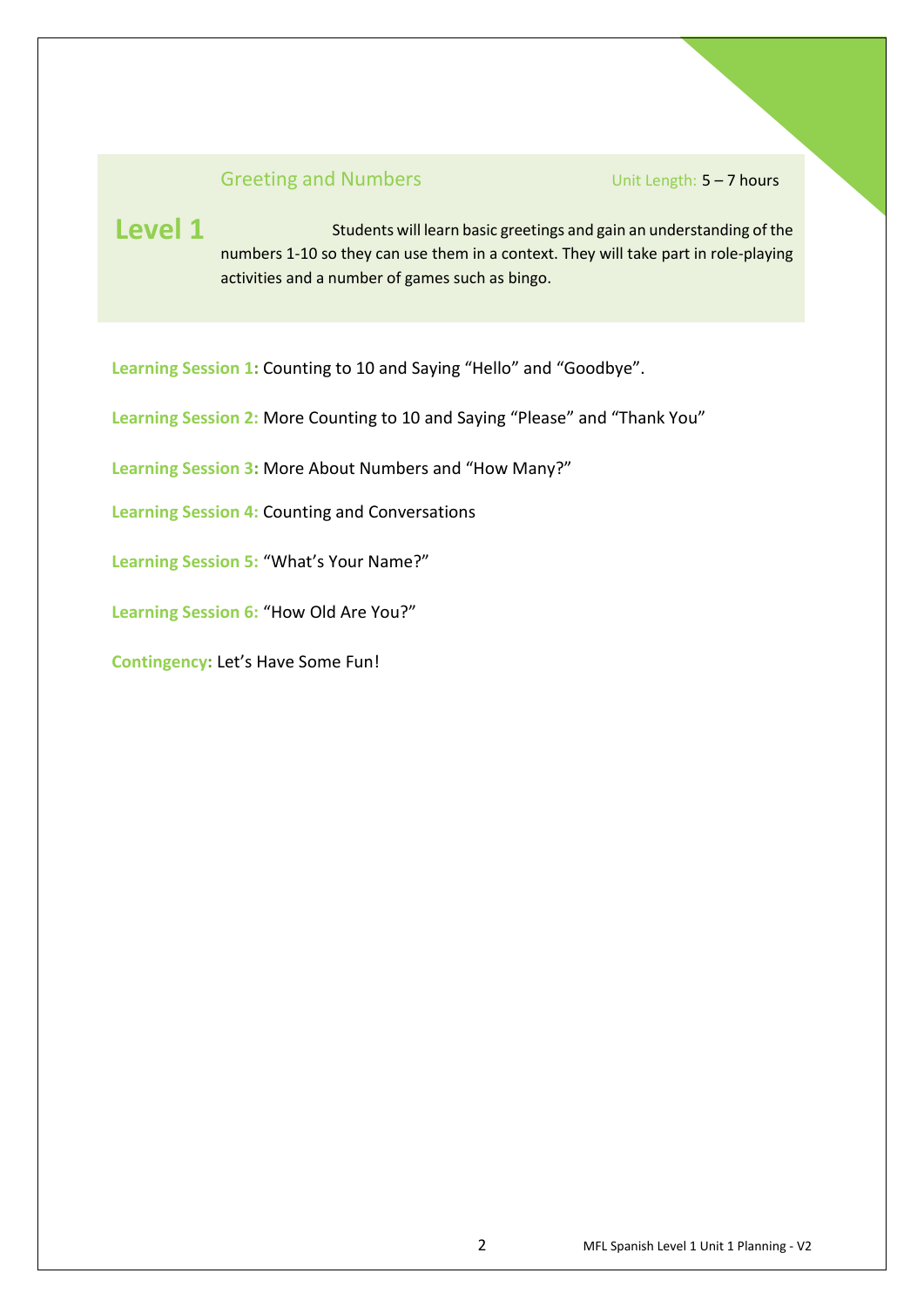# **Spanish**

*Congratulations on booking your French sessions with Junior Jam. In this document we will provide you with key information relating to the PPA cover that you have booked.*

#### **Secure Website**

We have created a login for your school on our website where you can access key information. We have found this is a quick and easy way to provide you with all of the information you require. Using this login you can access all of our risk assessments and insurance documents, as well as a copy of each staff member's DBS with a photo attached. You can view these by clicking on the 'DBS (CRB)'s & Policy Documents' tab at the right of the page. The website address to access this information is below; please use the username and password provided on your order confirmation.

#### **www.juniorjam.co.uk/protected**

#### **Space Requirements**

- Our French lessons simply require the use of a classroom.
- Depending on the workshop type we may be required to move desks around to create a more effective space; the staff members will always return the classroom to the state it was found in.
- The French lessons may also utilise outdoor spaces to add to the children's learning; this will always be done with school permission prior to the session beginning.
- The French lessons require access to a school laptop or computer that is linked to an interactive whiteboard.

#### **Resources**

- Our tutor will supply the school in advance a copy of any resources that would be needed for the lessons. The school would be required to ensure that there are enough copies of the resources for the amount of children learning French, so that our teacher can deliver their lessons.
- Each pupil will require an exercise book to work in that the school must provide.

#### **PPA Questionnaire**

Before the first PPA cover session our leader will arrive 30 minutes early to fill in a quick question sheet relating to your school and the classes they will be teaching. If you could arrange for either yourself, a deputy or a class teacher to sit down with our leader to run through this questionnaire it would be of great benefit to the lessons they run.

#### **Optional Assessments and Reports**

At the end of each French unit, the children will be assessed by our French teacher and given a grade. At the end of the academic year, the teacher will then put together a report on each child's progress and send this to the school so that you can include this in your end of year reports. This is an optional service at a cost of £5.00 per session.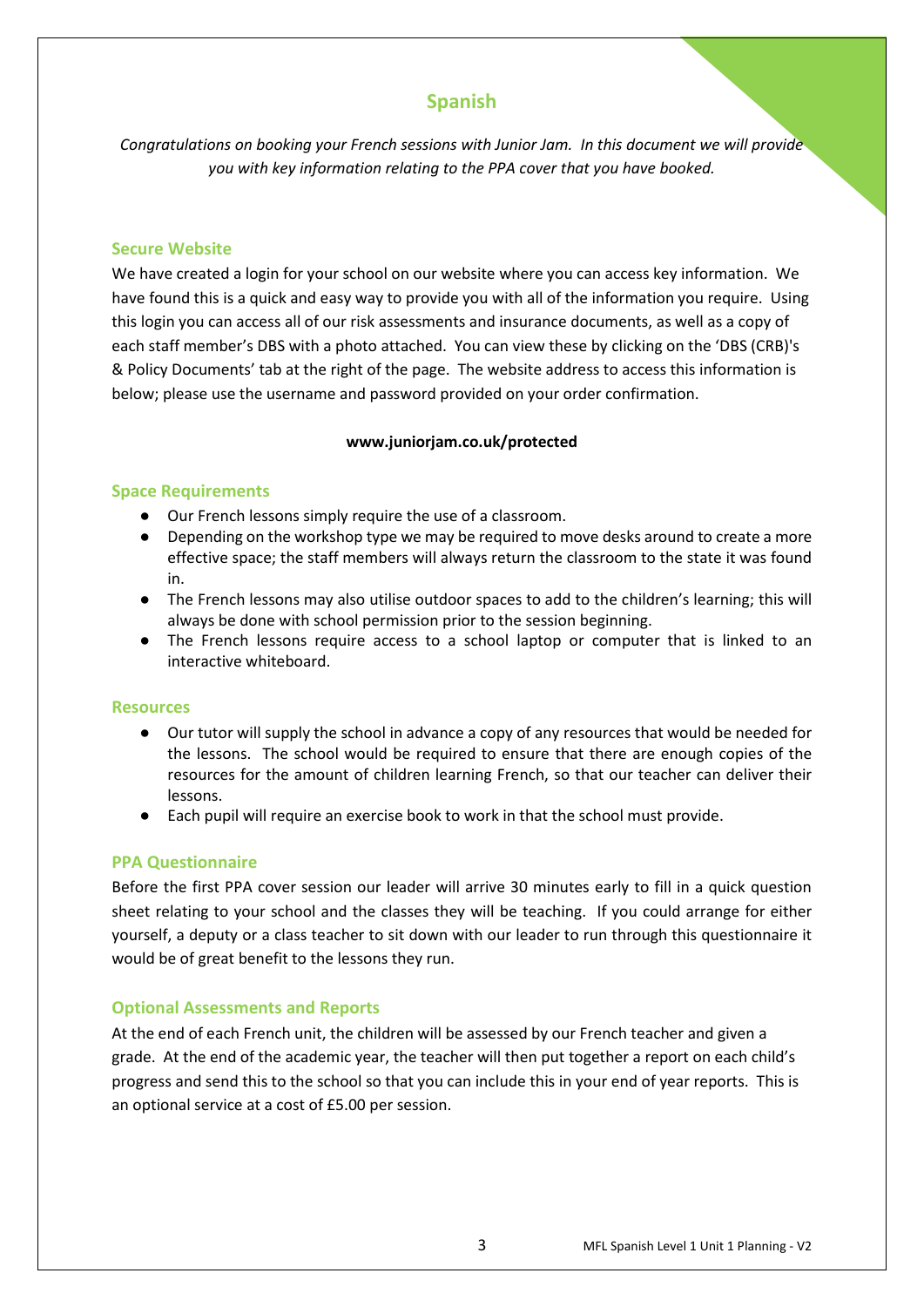# **Level 1 Unit 1 Greetings and Numbers Learning Objectives**

The learning pathways for each French subject are in line with the Curriculum 2014.The content is outlined below and matched to how it will be covered over this module. French levels are topic-based so students will be learning beyond these attainment targets and in real life contexts.

#### **French**

Pupils should be taught to:

- Listen attentively to spoken language and show understanding by joining in and responding.
- Explore the patterns and sounds of language through songs and rhymes and link the spelling, sound and meaning of words.
- Engage in conversations; ask and answer questions; express opinions and respond to those of others; seek clarification and help.
- Speak in sentences, using familiar vocabulary, phrases and basic language structures
- Develop accurate pronunciation and intonation so that others understand when they are reading aloud or using familiar words and phrases.
- Present ideas and information orally to a range of audiences.
- Read carefully and show understanding of words, phrases and simple writing.
- Appreciate stories, songs, poems and rhymes in the language.
- Broaden their vocabulary and develop their ability to understand new words that are Introduced into familiar written material, including through using a dictionary
- Write phrases from memory, and adapt these to create new sentences, to express ideas clearly.
- Describe people, places, things and actions orally and in writing.
- Understand basic grammar appropriate to the language being studied, including (where relevant): feminine, masculine and neuter forms and the conjugation of high-frequency verbs; key features and patterns of the language; how to apply these, for instance, to build sentences; and how these differ from or are similar to English.

**\*\*All curriculum points are touched upon each lesson to different degrees depending on the learning session. \*\***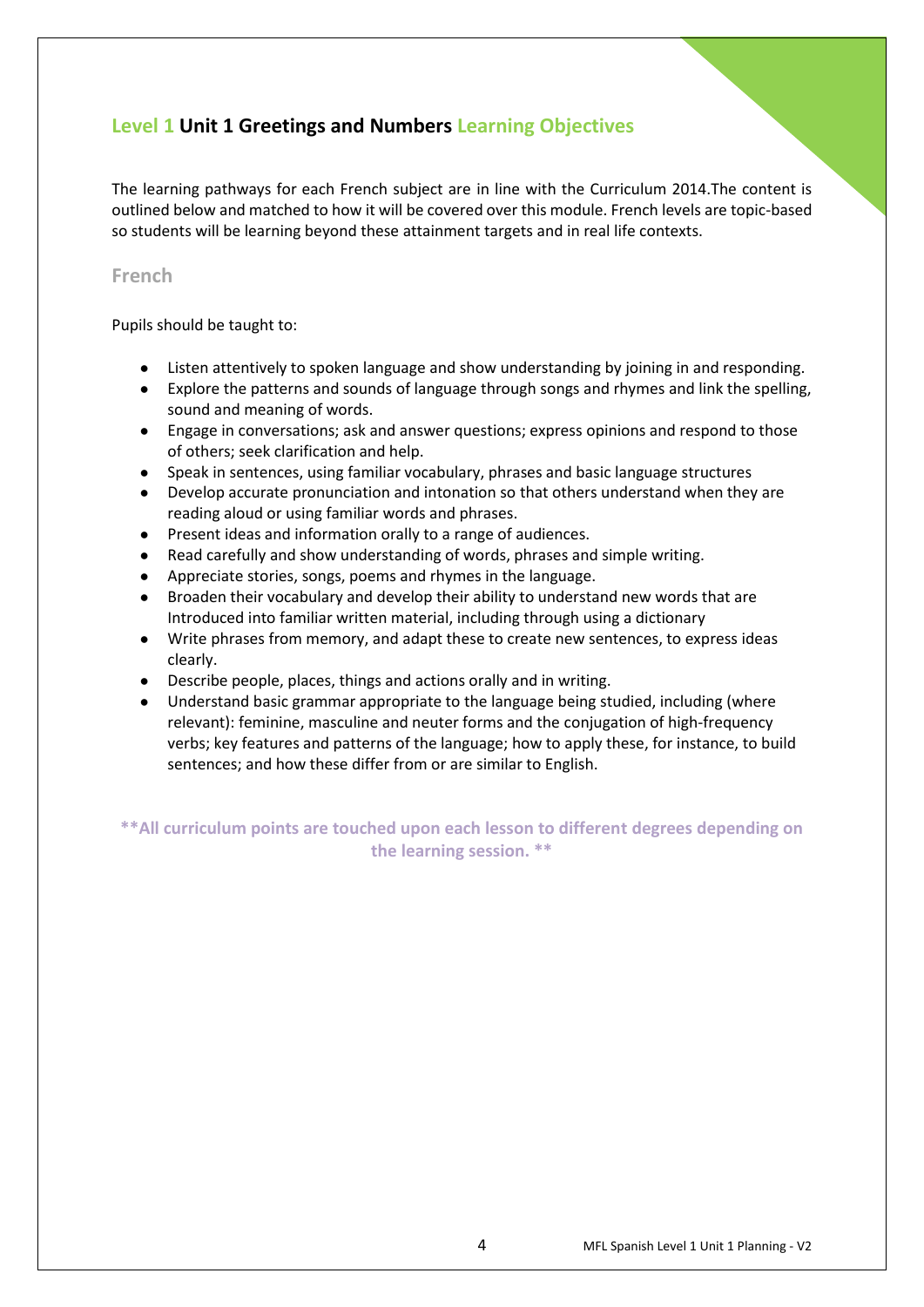# **Learning Session 1 Counting to 10 and Saying "Hello" and "Goodbye"**

Learning Objectives Spanish

#### **Expected prior learning (reused language)**

• None at this stage

- **All children** must be able to try to say 'Hola!' or 'Buenos Dias' and 'Adios!' correctly
- **Most children** should be able to say 'Hola!' or 'Buenos Dias' and 'Adios!'
- **A few children** could also say 'Hola!' or 'Buenos Dias' and 'Adios!' appropriately to others
- **All children** must be able to attempt to say some number names correctly
- **Most children** should be able to join in when counting up to 10
- **A few children** could also count, mostly correctly, up to 10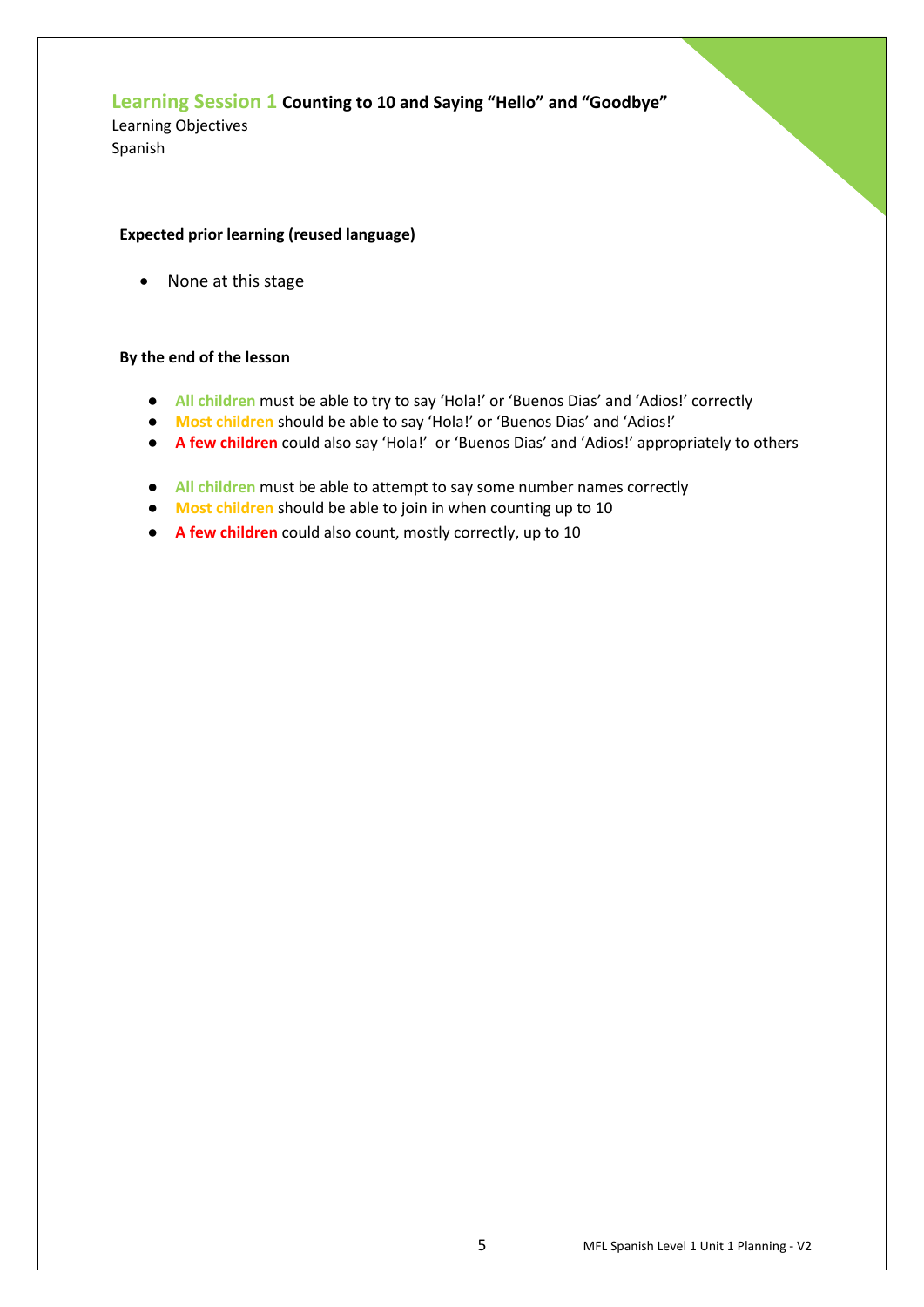# **Learning Session 2 More Counting to 10, "How Many?" and "How Are You?"**

Learning Objectives Spanish

#### **Expected prior learning (reused language)**

● Uno, dos, tres, cuatro, cinco, seis, siete, ocho, nueve, diez

*[one, two, three, four, five, six, seven, eight, nine, ten]*

● Buenos días/hola *[hello]* ● Adiós *[goodbye]* ● Por favor

*[please]*

● Gracias

*[thank you]*

- **All children** must be able to try to say 'Hola!', 'Buenos días', 'Adiós!', 'Por favor' and 'Gracias' correctly
- **Most children** should be able to say 'Hola!', 'Buenos días', 'Adiós!', 'Por favor' and 'Gracias'
- **A few children** could also 'Hola!', 'Buenos días', 'Adiós!', 'Por favor' and 'Gracias' appropriately to others
- **All children** must be able to attempt to say some number names correctly
- **Most children** should be able to join in when counting up to 10
- **A few children** could also count, mostly correctly, up to 10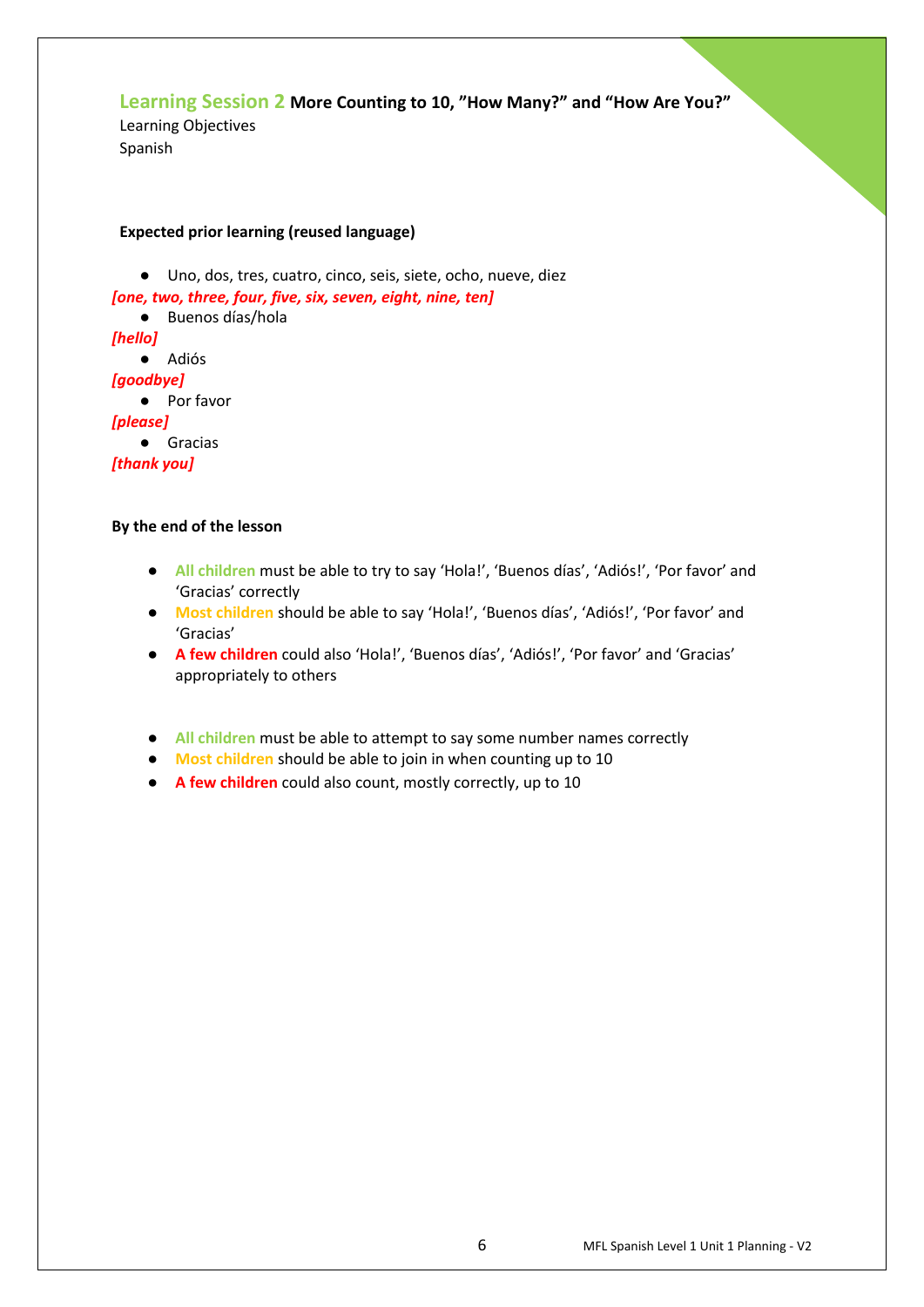# **Learning Session 3 "How Many?" and "How Are You?"**

Learning Objectives Spanish



#### **Expected prior learning (reused language)**

- Uno, dos, tres, cuatro, cinco, seis, siete, ocho, nueve, diez *[one, two, three, four, five, six, seven, eight, nine, ten]*
- Buenos días/hola *[hello]*
- Adiós *[goodbye]*
- Por favor
	- *[please]*
- Gracias *[thank you]*
- '¿Cómo te llamas?'

# *['What is your name?']*

● Me llamo \_\_\_\_ *[My name is \_\_\_\_]*

- **All children** must be able to try to say 'Hola!' or 'Buenos Dias' and 'Adios!' correctly
- **Most children** should be able to say 'Hola!' or 'Buenos Dias' and 'Adios!'
- **A few children** could also say 'Hola!' or 'Buenos Dias' and 'Adios!' appropriately to others
- **All children** must be able to attempt to say some number names correctly
- **Most children** should be able to join in when counting up to 10
- **A few children** could also count, mostly correctly, up to 10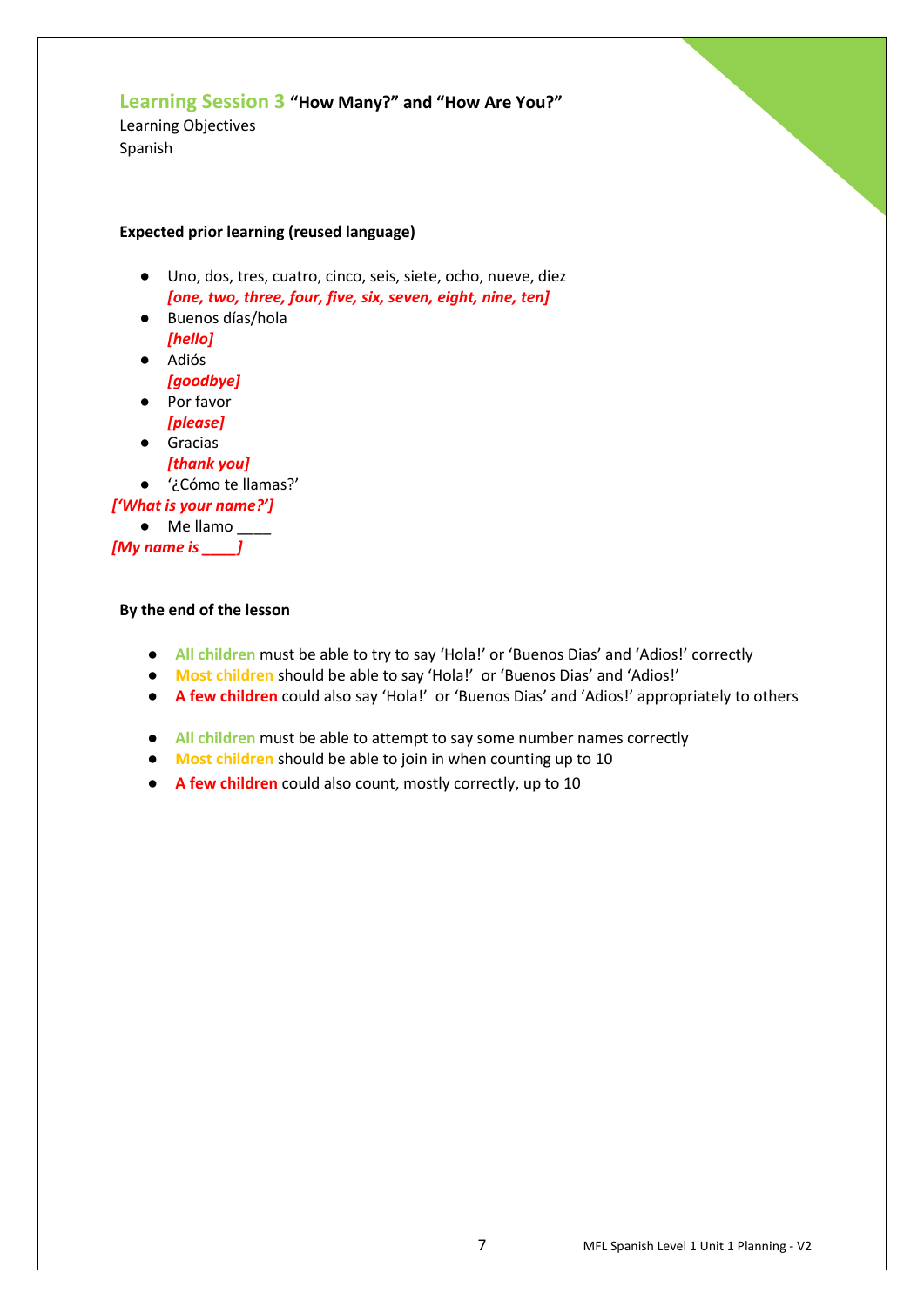# **Learning Session 4 "How Much?" and "Where Do You Live?"**

Learning Objectives Spanish

#### **Expected prior learning (reused language)**

- Uno, dos, tres, cuatro, cinco, seis, siete, ocho, nueve, diez *[one, two, three, four, five, six, seven, eight, nine, ten]*
- Buenos días/hola *[hello]*
- Adiós *[goodbye]*
- Por favor
	- *[please]*
- Gracias *[thank you]*

● '¿Cómo te llamas?'

# *['What is your name?']*

● Me llamo \_\_\_\_ *[My name is \_\_\_\_]*

- **All children** must be able to try to say 'Hola!' or 'Buenos días', 'Adiós!', 'Por favor' and 'Gracias' correctly
- **Most children** should be able to say 'Hola!' or 'Buenos días', 'Adiós!', 'Por favor' and 'Gracias' correctly
- **A few children** could also say 'Hola!' or 'Buenos días', 'Adiós!', 'Por favor' and 'Gracias' correctly appropriately to others
- **All children** must be able to attempt to say some number names correctly
- **Most children** should be able to join in when counting up to 10
- **A few children** could also count, mostly correctly, up to 10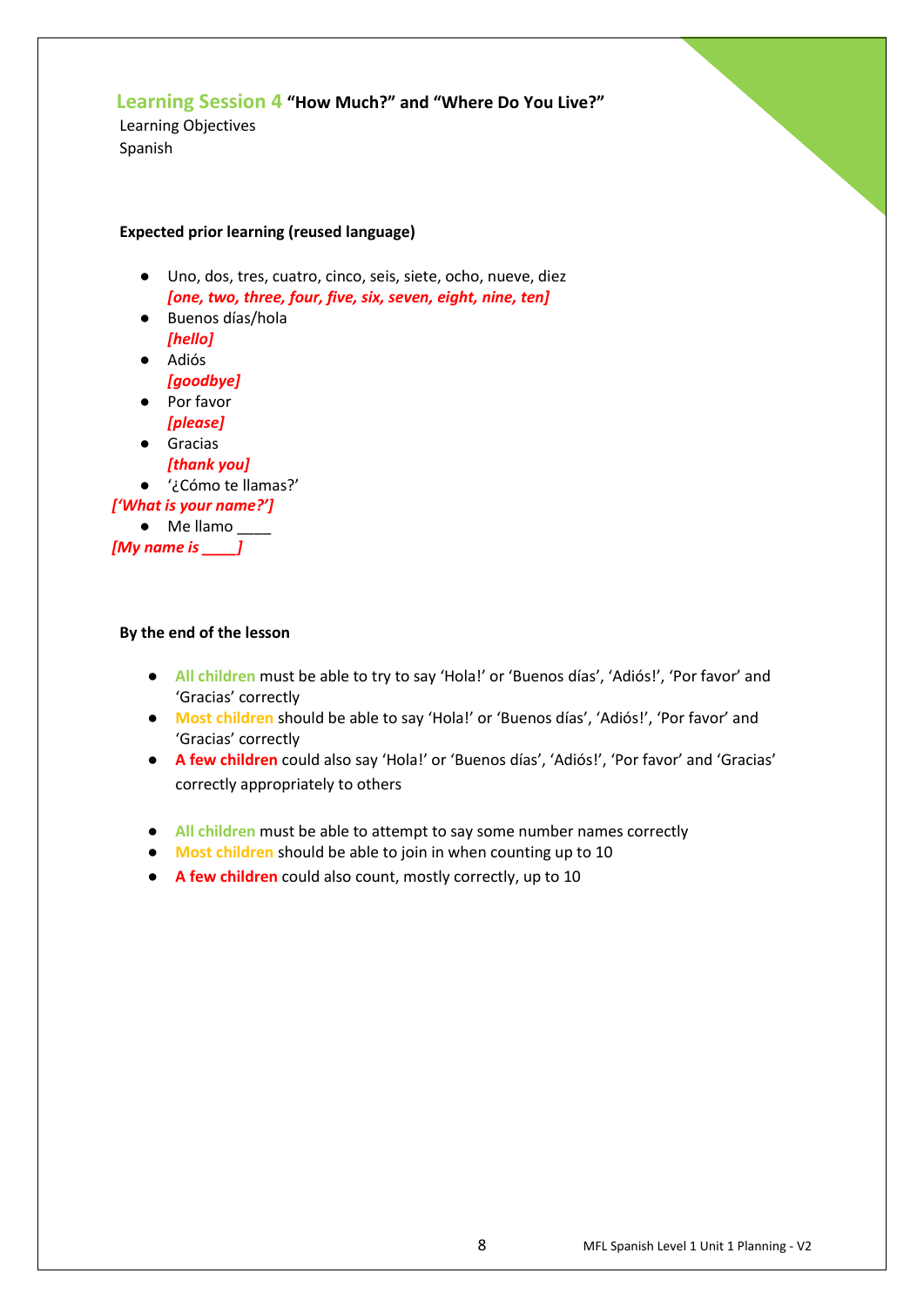# **Learning Session 5 "How Many?", "How Much?" and Conversations**

Learning Objectives Spanish

#### **Expected prior learning (reused language)**

- Uno, dos, tres, cuatro, cinco, seis, siete, ocho, nueve, diez *[one, two, three, four, five, six, seven, eight, nine, ten]*
- Buenos días/hola *[hello]*
- Adiós *[goodbye]*
- Por favor *[please]*
- Gracias *[thank you]*

- **All children** must be able to try to say 'Hola!' or 'Buenos días', 'Adiós!', 'Por favor' and 'Gracias' correctly
- **Most children** should be able to say 'Hola!' or 'Buenos días', 'Adiós!', 'Por favor' and 'Gracias' correctly
- **A few children** could also say 'Hola!' or 'Buenos días', 'Adiós!', 'Por favor' and 'Gracias' correctly appropriately to others
- **All children** must be able to attempt to say some number names correctly
- **Most children** should be able to join in when counting up to 10
- **A few children** could also count, mostly correctly, up to 10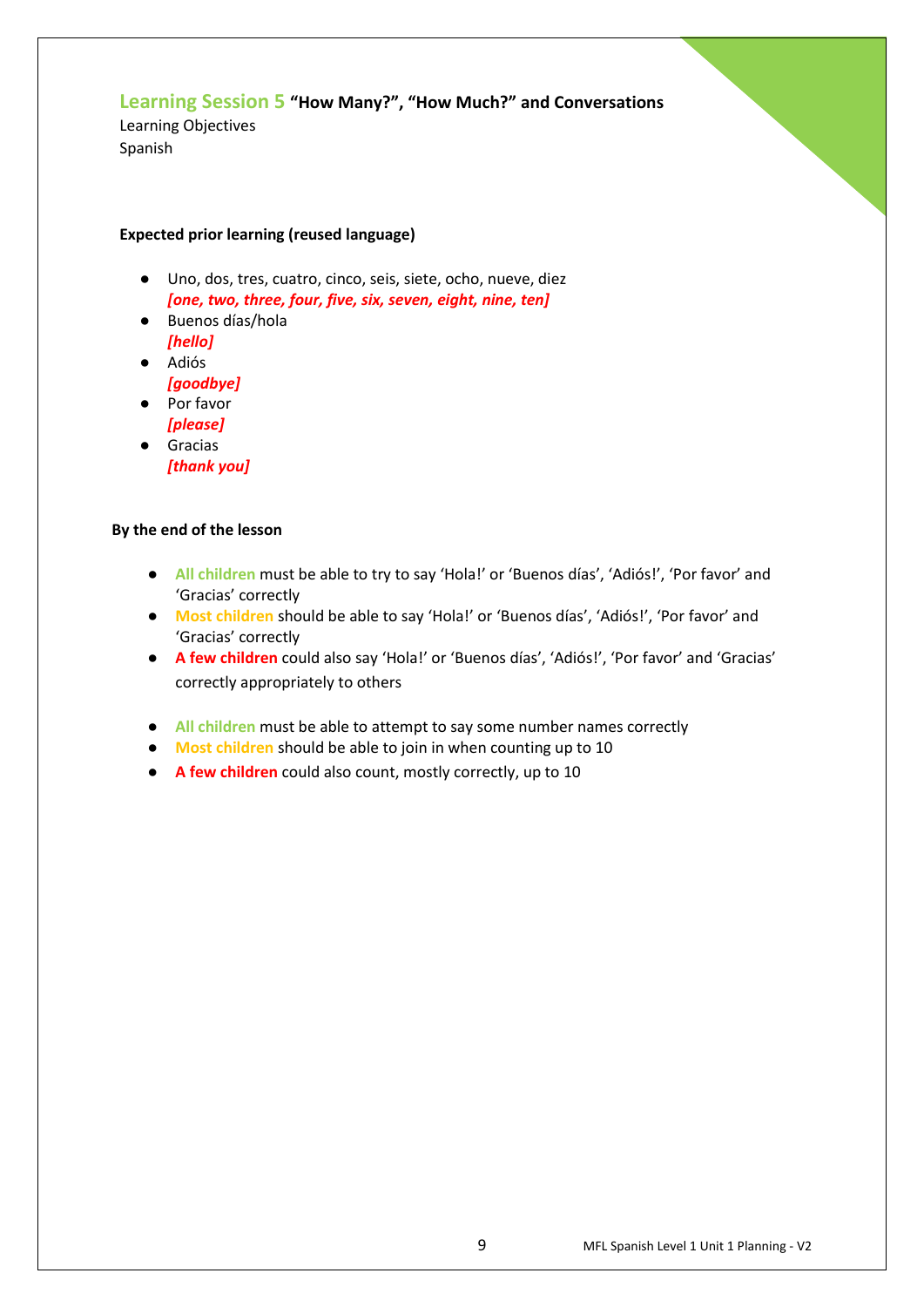# **Learning Session 6 "How Much?", Role Play and Conversations**

Learning Objectives Spanish

#### **Expected prior learning (reused language)**

- Uno, dos, tres, cuatro, cinco, seis, siete, ocho, nueve, diez *[one, two, three, four, five, six, seven, eight, nine, ten]*
- Buenos días/hola *[hello]*
- Adiós *[goodbye]*
- Por favor
- *[please]*
- Gracias *[thank you]*
- '¿Cómo te llamas?' *['What is your name?']*
- Me llamo \_\_\_\_ *[My name is \_\_\_\_]*

- **All children** must be able to try to say 'Hola!' or 'Buenos días', 'Adiós!', 'Por favor' and 'Gracias' correctly
- **Most children** should be able to say 'Hola!' or 'Buenos días', 'Adiós!', 'Por favor' and 'Gracias' correctly
- **A few children** could also say 'Hola!' or 'Buenos días', 'Adiós!', 'Por favor' and 'Gracias' correctly appropriately to others
- **All children** must be able to attempt to say some number names correctly
- **Most children** should be able to join in when counting up to 10
- **A few children** could also count, mostly correctly, up to 10